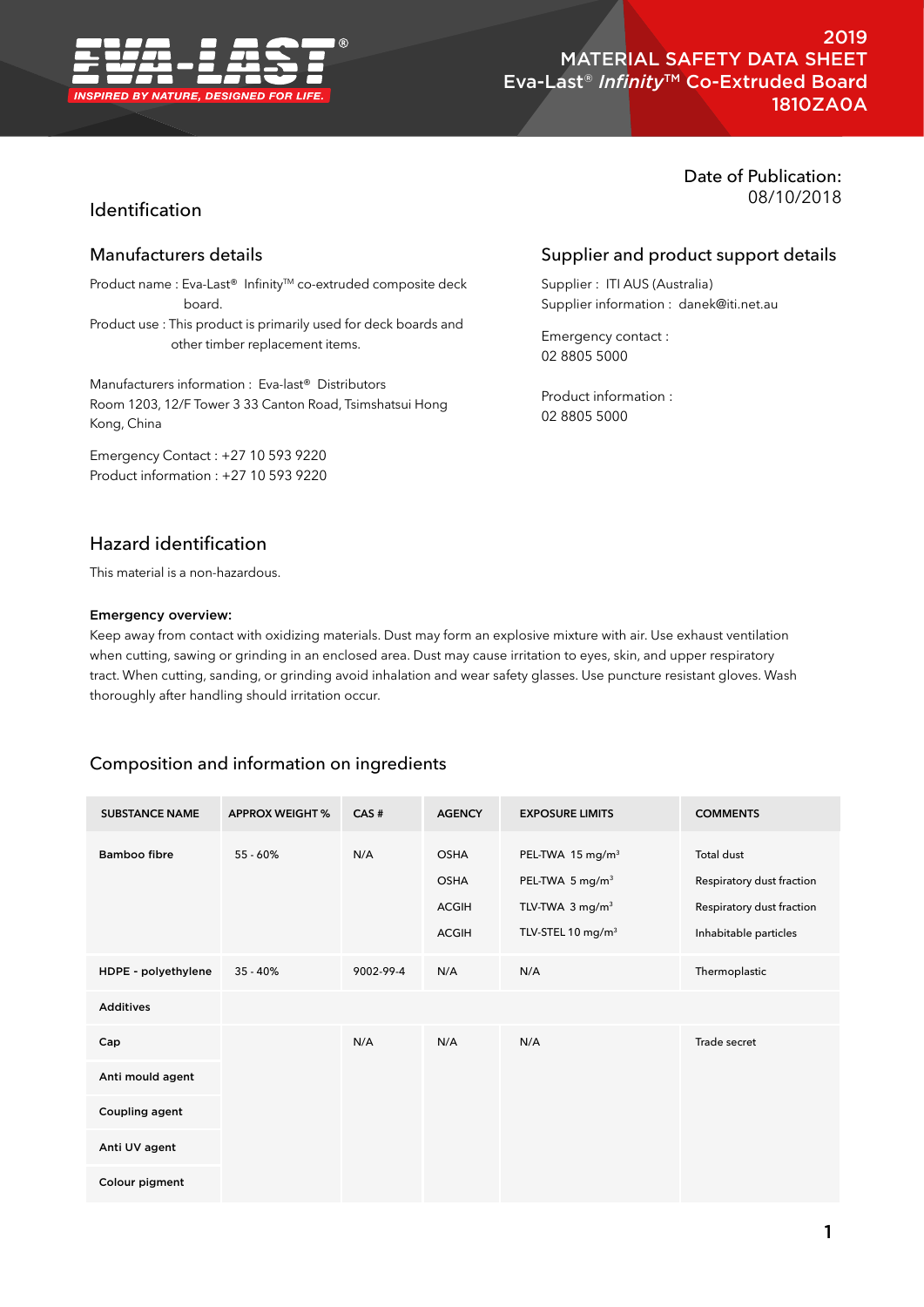

## **NOTE:**

Bamboo is a species of the grass family which has distinct anatomical differences from that of timber. Therefore, bamboo would be regulated as an organic dust in a category known as "Particulates Not Otherwise Regulated" (PNOR), or Nuisance Dust by OSHA. The ACGIH classifies dust or particulate in this category as "Particulates Not otherwise Specified". Bamboo fibres in Eva-Last® InfinityTM boards are contained in a High-Density-Polyethylene (HDPE) Matrix, consisting mainly of polyethylene plastic and bamboo fibre. HDPE is a thermoplastic materials. HDPE may be sourced as both virgin and recycled materials. Standard material consists of 40 % HDPE and 60 % bamboo fibres.

## First aid measures

### Eye contact:

Following exposure to dust: flush thoroughly with water. If irritation occurs, call a physician.

#### Skin contact:

Exposure to dust is not expected to be a problem. If irritation does occur, wash contact areas with soap and water. Launder contaminated clothing before reuse.

### Inhalation:

If respiratory issues such as extensive coughing, shortness of breath, wheezing or chest tightness occurs after exposure to dust, avoid further exposure and seek immediate medical assistance.

#### Ingestion:

Small amounts of ingestion of the material are not usually problematic. However, if uncomfortable, seek medical assistance.

## Firefighting measures

### Extinguishing media to keep on hand:

Water, foam, dry chemical.

### Special fire-fighting procedures:

Use extinguishing media most appropriate for fire type. Douse affected and surrounding areas with water in normal circumstances. For fires in enclosed areas, firefighters must use self-contained breathing apparatus and suitable protective gear.

#### Special protective equipment:

For fires in enclosed areas, firefighters must use self-contained breathing apparatus. The product will produce smoke once ignited.

### Unusual fire and explosion hazards:

High dust levels may lead to the potential for explosions in certain conditions.

#### NFPA hazard ID:

Health: 0, Flammability: 1, Reactivity: 0.

### Hazardous decomposition product:

If ignited, smoke, carbon dioxide, carbon monoxide, and other harmful gases may be emitted.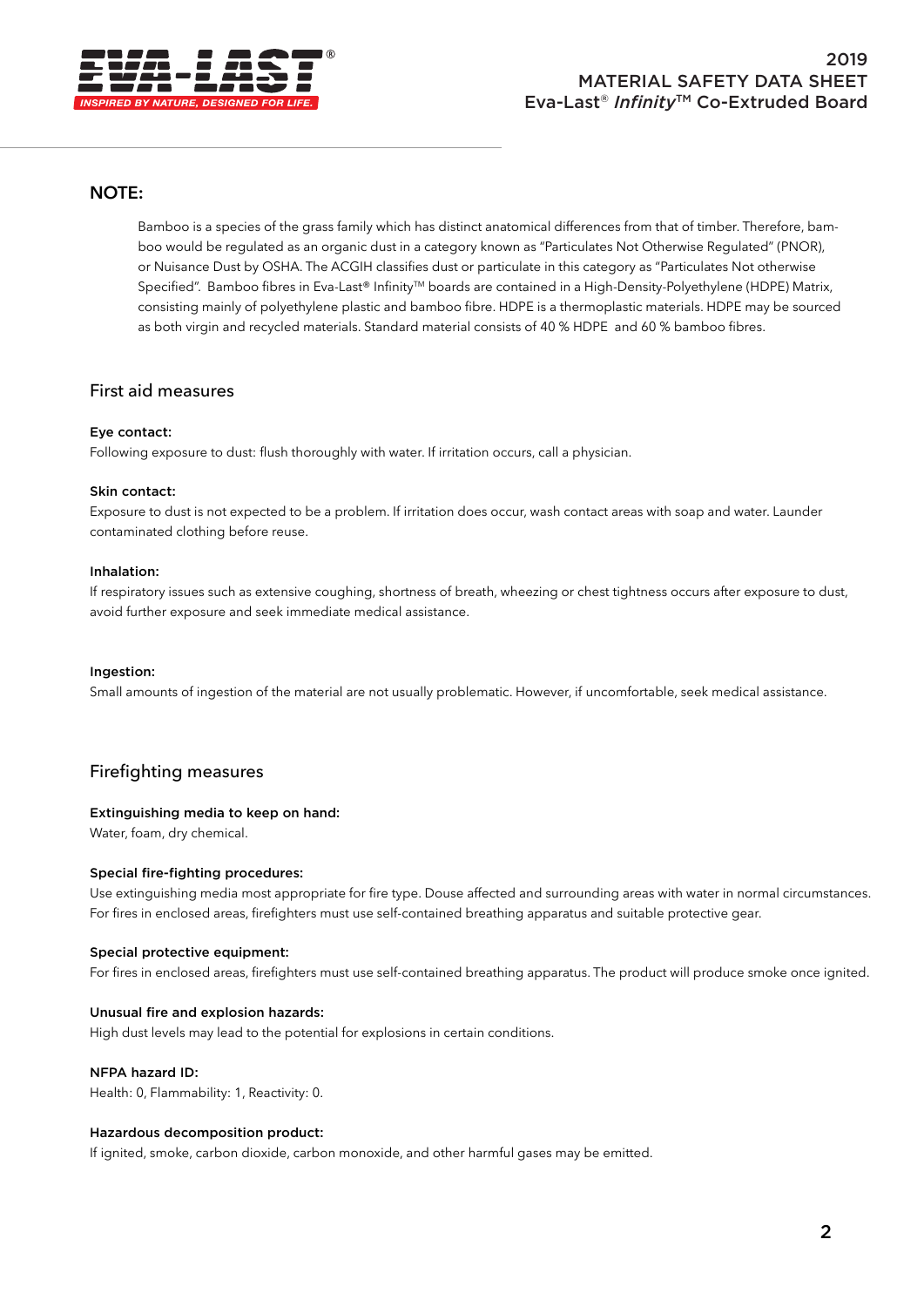

# Accidental release measures

Where dusty conditions are created as a result of cutting or sawing, wet the saw dust down then sweep or vacuum for disposal. Personnel performing clean-up must use protective appropriate equipment such as dust masks.

# Handling and storage

### Notification procedures

- Bamboo plastic composite is heavier than normal wood. Remember to use safe lifting procedures.
- Boards should be stored undercover.
- When storing boards on site, a pallet should be used. Or the boards should be on a flat surface.
- A groundsheet may be used if there is no other option.
- Boards should be securely packed. Do not over-stack as this may result in unstable loads that may cause injury.
- Keep away from oxidisers and hazardous chemicals.
- Keep away from areas with excessive heat or open flames.

#### Personnel precautions:

Boards are long and heavy. Care must be taken when lifting. More than one person may be required to lift dependent on the length of the board.

# Exposure controls and personal protection measures

#### Ventilation:

Use with adequate ventilation in processing operations. This product is designed for external use. In most circumstances natural outdoor ventilation should suffice without further special requirements.

### Respiratory protection:

Approved dust respirators must be used for dusty conditions or if inhalation of dusts is likely. There are no requirements under ordinary conditions of use and with adequate ventilation.

### Eye protection:

Safety glasses with side shields, or goggles, should be worn to protect against dust particles when operating tools.

#### Skin protection:

No special equipment required under normal circumstances.

National occupational exposure limits: No value assigned for this specific material by the National Occupational Health and Safety Commission (NOHSC Australia).

Biological limit values: *As per the "National Model Regulations for the Control of Workplace Hazardous Substanc*es [NOHSC: 1005 (1994)]" the ingredients in this material do not have a Biological Limit

#### Personal protection equipment: *OVERALLS, SAFETY SHOES*

*Wear standard safety equipment - overalls and safety shoes. If risk of dust inhalation exists, use respirator meeting the requirements of AS/NZS 1715 and AS/NZS 1716.*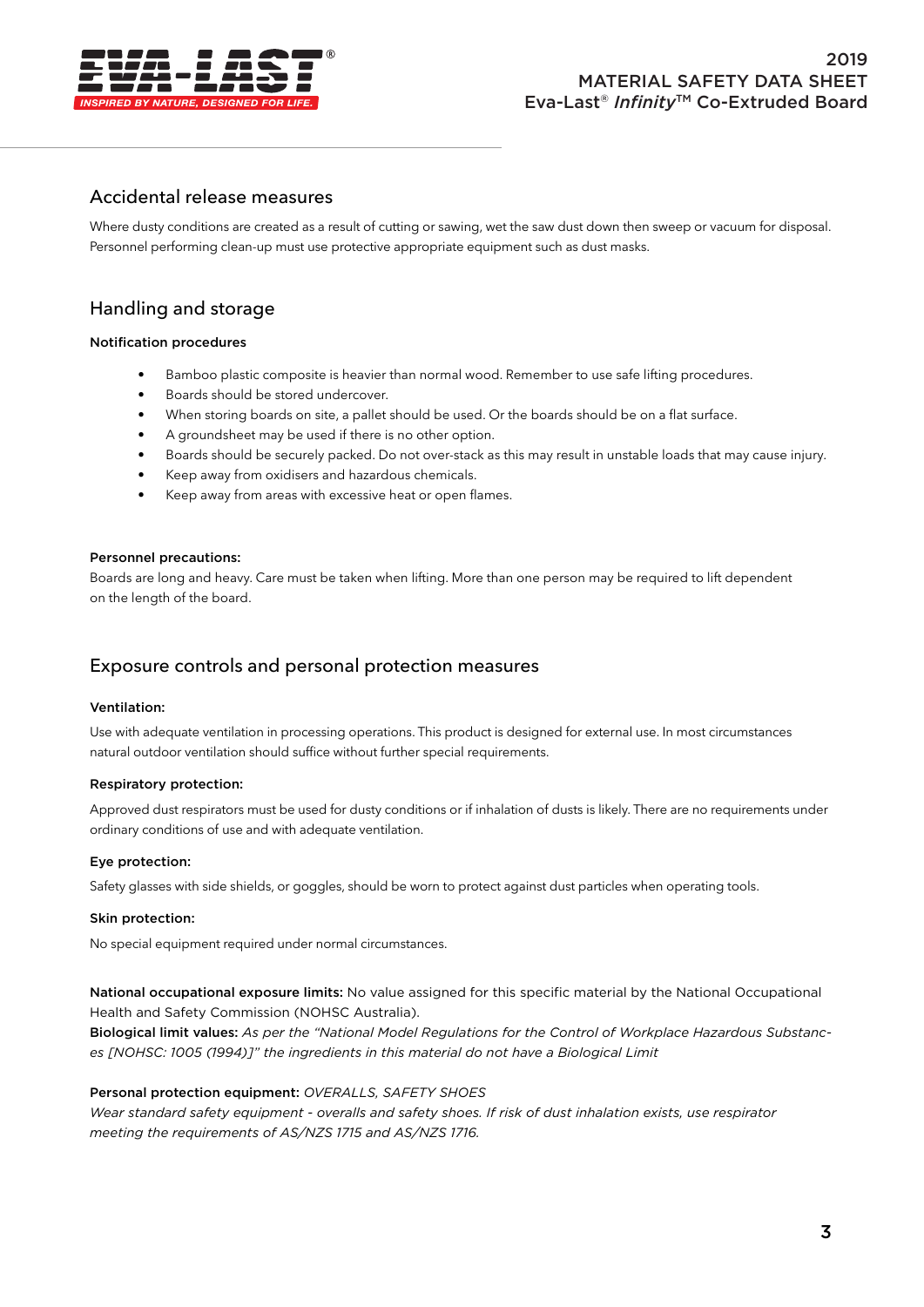

# Physical and chemical properties

| <b>Physical properties</b>           |                 | <b>Measured value</b>                               | Result                | <b>Note</b>                              |  |  |
|--------------------------------------|-----------------|-----------------------------------------------------|-----------------------|------------------------------------------|--|--|
| Appearance                           |                 | Planks are supplied in various colours and finishes |                       |                                          |  |  |
| Linear thermal expansion coefficient |                 | 45.37 10 <sup>-6</sup> K <sup>-1</sup>              | Requirement fulfilled | Temperature range of - 20 °C to<br>60 °C |  |  |
| <b>Bulk density</b>                  |                 | 1390 kg/m <sup>3</sup>                              | For information       |                                          |  |  |
| Flame spread index                   |                 | 110                                                 | Pass                  | $<=$ 200                                 |  |  |
| Smoke emissions                      |                 | 500                                                 | Pass                  | N/A                                      |  |  |
| Termite resistance                   |                 | Mass $loss \sim 0.02$ %                             | Pass                  |                                          |  |  |
| Fungal decay<br>resistance           | G.trabeum       | Mass $loss ~ 0.77\%$                                | Pass                  | Requirement fulfilled                    |  |  |
|                                      | P.Placenta      | Mass $loss \sim 0.91\%$                             | Pass                  |                                          |  |  |
|                                      | T. versicolor   | Mass loss ~ 0.90%                                   | Pass                  |                                          |  |  |
|                                      | <b>Llacteus</b> | Mass loss $\sim$ 0.91%                              | Pass                  |                                          |  |  |

# Stability and reactivity

- Stability: Stable
- Conditions to avoid: Extreme heat and flame, build up of dusts and debris
- Incompatibility (materials to avoid): Strong oxidisers
- Decomposition products: Carbon monoxide and carbon dioxide if ignited
- Hazardous polymerization: Will not occur

# Toxicological information

This material has been evaluated against the SVHC (substance of very high concern) list. There are no hazardous chemicals present. For a full list, please contact www.eva-last.com.

### Substances on REACH SVHC list are:

- substances meeting the criteria for classification as carcinogenic, mutagenic or reprotoxic (CMR) category 1 or 2;
- persistent, bioaccumulative and toxic (PBT) substances; or
- very persistent and very bioaccumulative (vPvB) substances;
- substances for which there is evidence for similar concern, such as endocrine disruptors